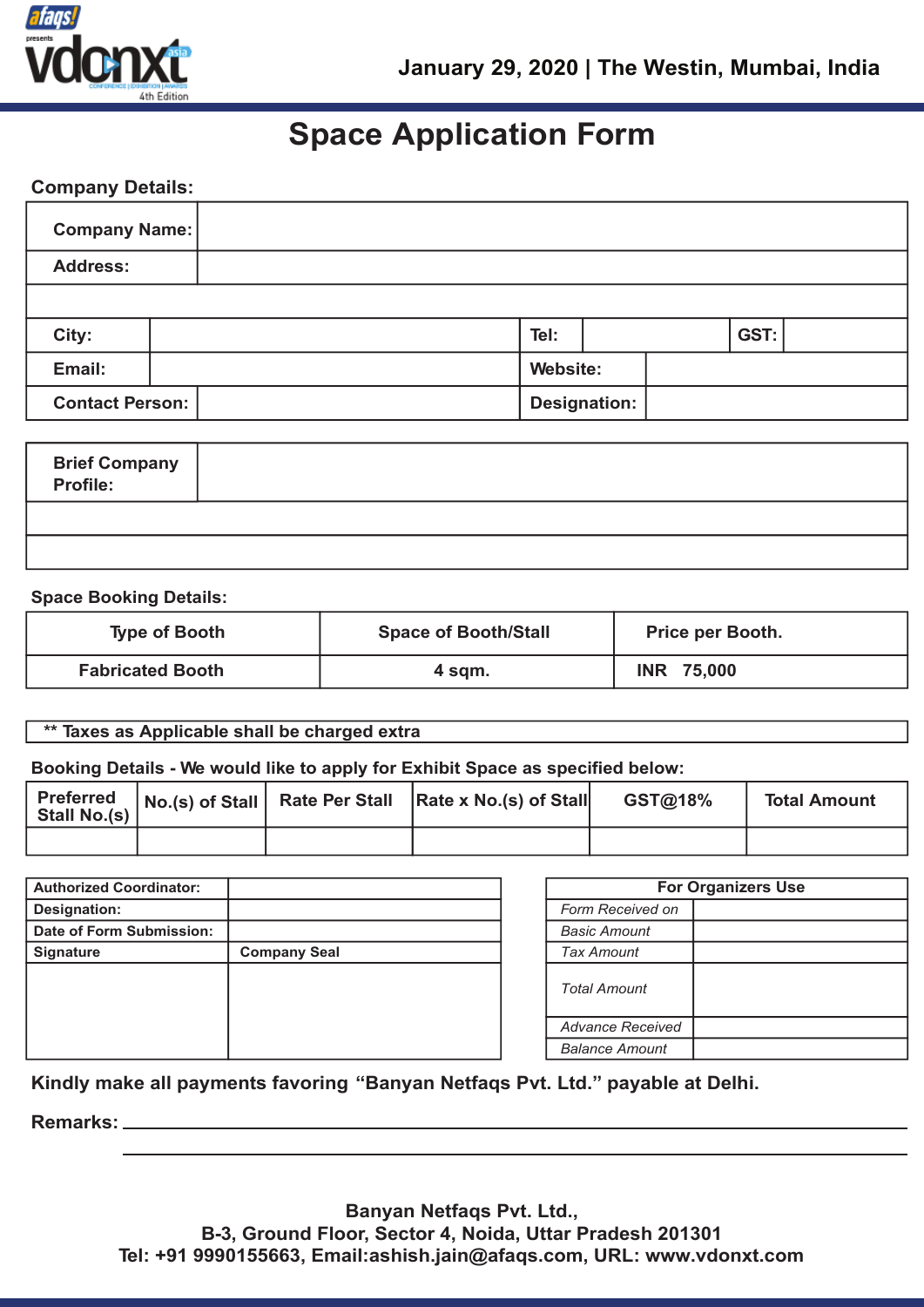

# **Terms & Conditions**

# **Confirmation of Exhibit Space:**

Receipt of the signed Application Form from the Exhibitor along with 100% advance payment shall be deemed to be acceptance of the Terms and conditions of participation.

# **Terms of Payment:**

#### 100 % of the Total Stall Amount - On Booking

Please refer to the floor map & rate card mentioned overleaf for participation fees.

## **Allocation of Space:**

The organizers, at the sole discretion, allocate space to an exhibitor in the manner they consider best in accordance with the category of the goods/services to be displayed.

## **Exhibition Space:**

Exhibition Space is available on first come first serve basis.

Basic facilities cover general lighting, general security & surveillance. Extra services will be charged accordingly after a written approval from the Organizers.

## **Exhibition Timings:**

The exhibition timings will be same as that of the conference.

## **Extra Charges:**

Exhibitors will have to pay extra charges for additional lighting and power connection.

## **Technical Guidelines:**

Any intended change in the stall structure will have to be approved by the Organizers.

Exhibitors are required to comply with all the instructions given to them by the Organizers.

No sub-letting will be allowed in any manner.

Signage, display material, and leaflet distribution will be permitted only inside the allocated booth area.

#### **Rights of Organizers:**

To reject any application for space without assigning any reason.

To amend the terms and conditions of participation and issue additional Rules and Regulations for the exhibitors from time to time which shall be binding for the exhibitors.

If for any circumstances beyond their control, the exhibition does not take place as promised, the exhibitors will not be entitled to any damages.

To take photographs or video film of the interiors of any stall and to use the same for promotional work.

#### **Cancellation:**

In case of cancellation by an exhibitor once the booking amount is paid, the exhibitor will not be entitled to any refund.

#### **Force Majeure:**

Under the condition of the force majeure which also include natural disaster, strike, look out, closure, riots, war, etc. the Organizers reserve the right to alter the opening dates and duration or even cancel the entire exhibition. In case of cancellation of the exhibition, the stall rental will be refunded to the Exhibitors after deducting the proportionate costs already incurred by the Organizers.